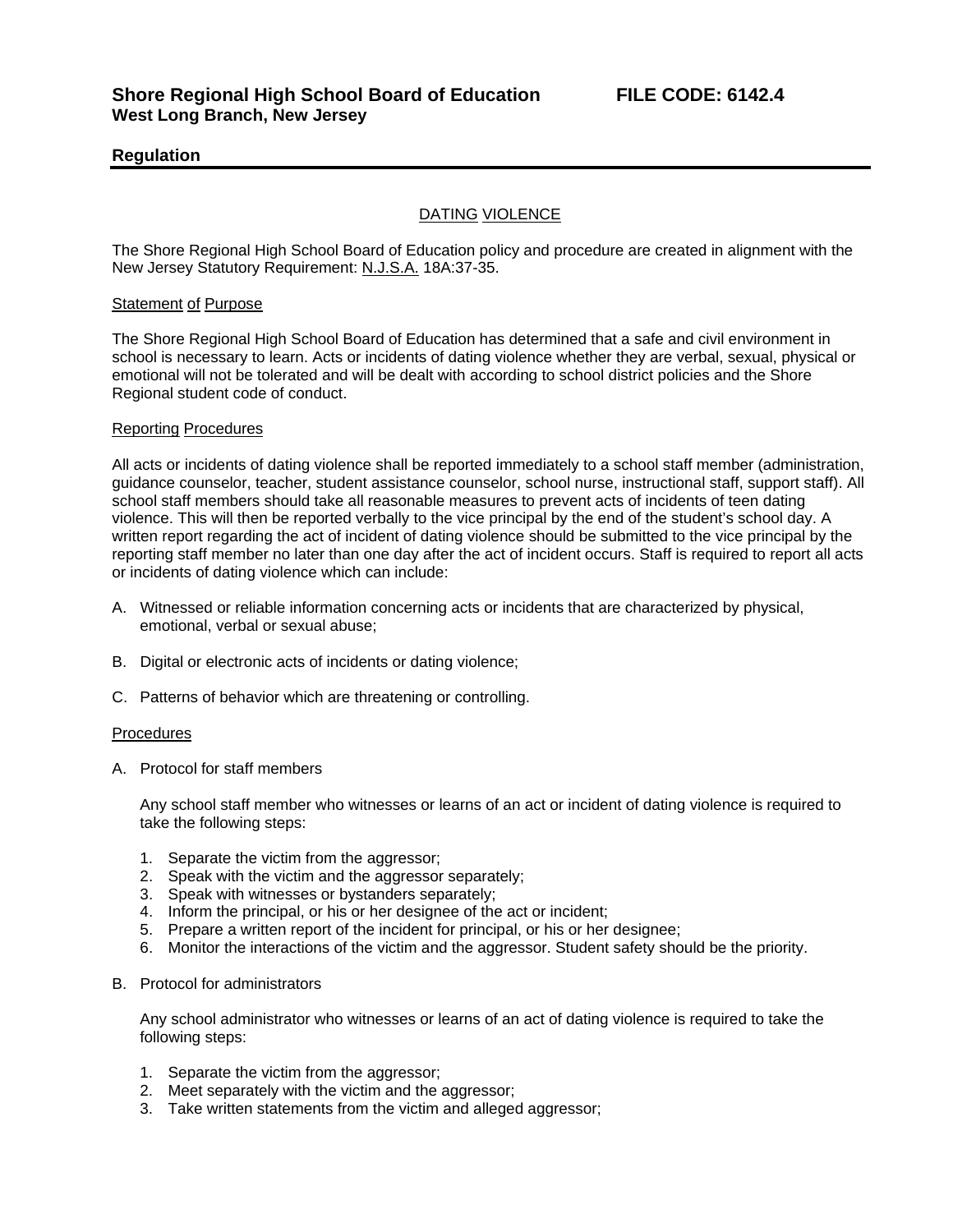- 4. Review the victim's and aggressor's written statements to ascertain an understanding of the act or incident. Questions may be asked of either individual for clarification;
- 5. Further investigate the incident by speaking with bystanders/witnesses of the act or incident. All statements should be documented;
- 6. The school administrator should make the determination to involve the school resource officer or police department;
- 7. After an assessment by a school social worker, counselor or psychologist a determination is made that the victim or aggressor's mental health has been placed at risk appropriate referrals should be made;
- 8. Contact should be made with the parents/guardians of both the victim and the aggressor. A recommendation of a meeting should he made to discuss the act or incident with the principal, or his or her designee;
- 9. Schools must notify both parties in writing of the outcome of the investigation into the act or incident of dating violence.
- C. Protocol for working with the victim of an act or incident of dating violence

Administrators shall consider the following methods for dealing with victims of dating violence:

- 1. Student safety should be the first priority. Interaction between the victim and the alleged aggressor should be avoided. The burden of any schedule changes (classroom, bus etc.) should be taken on by the alleged aggressor;
- 2. Schedule a conference with the victim and their parents/guardians;
- 3. Identify any means or actions that should be taken to increase the victim's safety and ability to learn in a safe and civil school environment;
- 4. Alert the victim and their parents/guardians of school and community based resources that may be appropriate, including their right to file charges, if the act or incident violated the law;
- 5. Monitor the victim's safety as needed. Assist the victim with any plans needed for the school day and after school hours (e.g. hallway safety, coordination with parents/guardians tor transportation to and from school). An individualized safety plan may he developed if deemed necessary;
- 6. Discuss a school approved Stay- Away Agreement between the victim and the alleged aggressor;
- 7. Encourage the victim to self-report any and all further acts and incidents of dating violence that occur at-school in writing to the principal, or his or her designee. See Appendix C for examples and additional resources.
- 8. Document all meetings and action plans that are discussed
- D. Protocol for working with the alleged aggressor of an act or incident of dating violence

Administrators shall consider the following methods for dealing with the alleged aggressor in act or incidents of dating violence:

- 1. Schedule a conference with the aggressor and their parents/guardians;
- 2. Give the alleged aggressor the opportunity to respond in a written statement to the allegations of an act or incident of dating violence at-school;
- 3. Alert the alleged aggressor and their parents/guardians, to both school and community based support and counseling resources that are available;
- 4. Identify and implement counseling, intervention and disciplinary methods that are consistent with school policy for acts or incidents of this nature;
- 5. Review the seriousness of any type of retaliation (verbal, emotional, physical, sexual, electronic/digital) towards the victim who reported the act or incident of dating violence. Address that consequences would be issued consistent with the school's student code of conduct and procedures for any type of retaliation or intimidation towards the victim;
- 6. Document all meetings and action plans that are discussed.
- E. Protocol for the documentation and reporting of an act or incident of dating violence: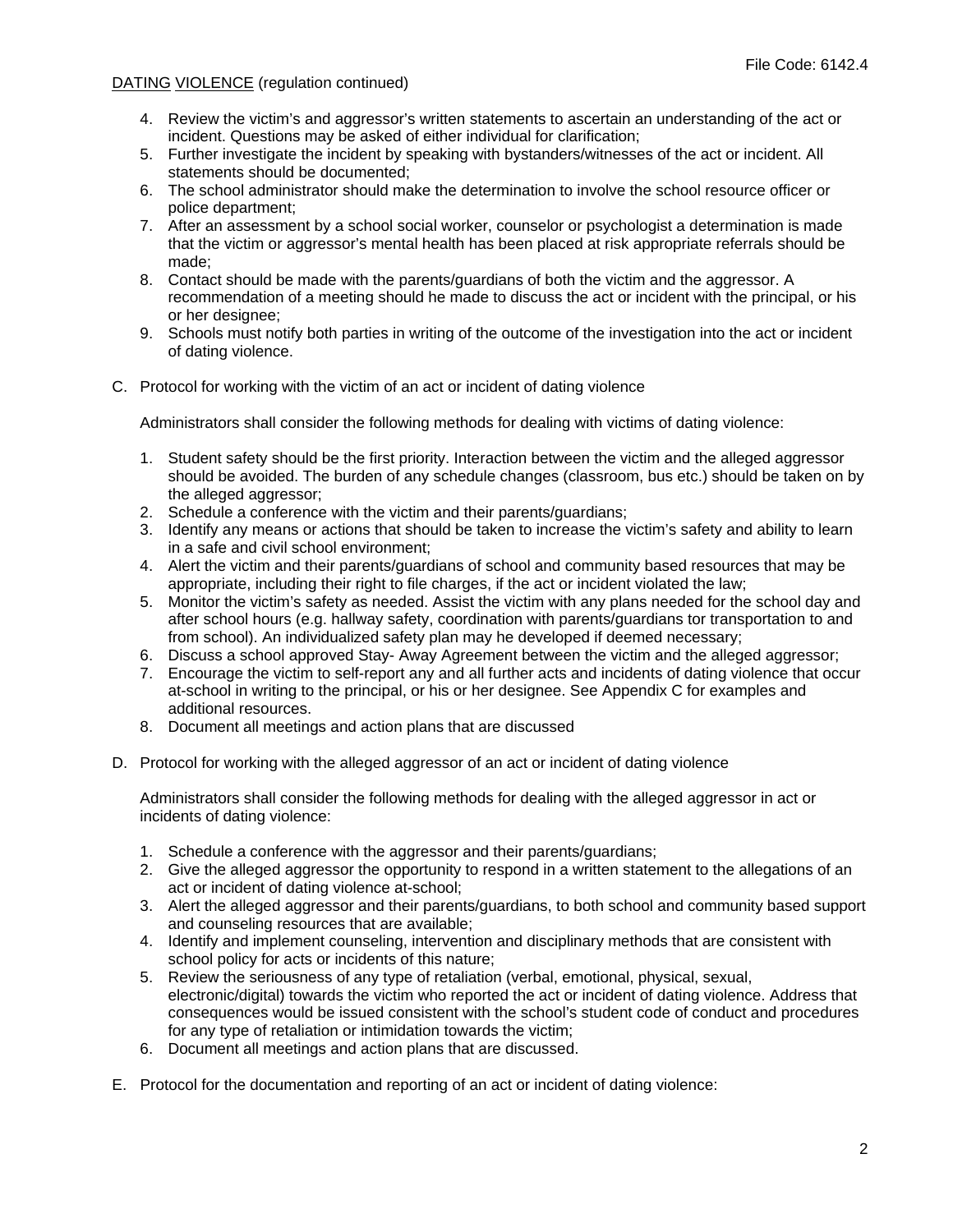School staff reporting dating violence shall document all acts or incident of dating violence according to the following procedures:

- 1. All incidents of dating violence will be investigated and documented;
- 2. Dating violence statements and investigations will be kept in files separate from student academic and discipline records;
- 3. Every act or incident of dating violence at school that is reported should be documented in an appropriate manner. This will include statements, planning actions, disciplinary measures as well as counseling and other support resources that are offered and prescribed to the victim or alleged aggressor.

## Discipline Procedures

The Shore Regional School District Board of Education requires its school administrators to implement discipline and remedial procedures to address acts or incidents of dating violence at school. These policies and procedures are consistent with the school's student code of conduct. The policies and procedures specific to acts or incidents of dating violence at school should be used to address the act or incident as well as serve as remediation, intervention, education, and prevention for all individuals involved. The responses will be tiered with consideration given to the seriousness and the number of previous occurrences of acts or incidents in which both the victim and alleged aggressor have been involved.

The consequences and remedial measures listed below are examples and may be expanded upon:

- A. Consequences<sup>1</sup>:
	- 1. Admonishment;
	- 2. Temporary removal from the classroom;
	- 3. Classroom or administrative detention;
	- 4. In-school suspension;
	- 5. Out-of-school suspension;
	- 6. Reports to law enforcement;
	- 7. Expulsion

1

*Note: Retaliation towards the victim of any act or incident of dating violence should be considered when administering consequences to the alleged aggressor based on the severity of the act or incident.* 

- B. Remediation/Intervention<sup>2</sup>:
	- 1. Parent conferences;
	- 2. Student counseling (all students involved in a the act or incident);
	- 3. Peer support group;
	- 4. Corrective instruction or other relevant learning or service experiences;
	- 5. Supportive student intervention (I&RS);
	- 6. Behavioral management plan;
	- 7. Alternative placements.

## Warning Signs/Statistics of Dating Violence

A pattern of behaviors may be an important sign that a student is involved in an unhealthy or abusive dating relationship. These warning signs outline the characteristics that a student in an unhealthy or abusive relationship might exhibit.

A. Warning signs<sup>3</sup> may include but are not be limited to the following:

<sup>1</sup> Adapted from *A Guide to Preventing Bullying, Teen Dating Violence, and Sexual Violence,* Rhode Island Department of Elementary and Secondary Education, 2008.

<sup>2</sup> Adapted from *A Model Policy and Guidance for Prohibiting Harassment, Intimidation, and Bullying on School Property, at School Sponsored Function and on School Buses*, New Jersey Department of Education, April 2011.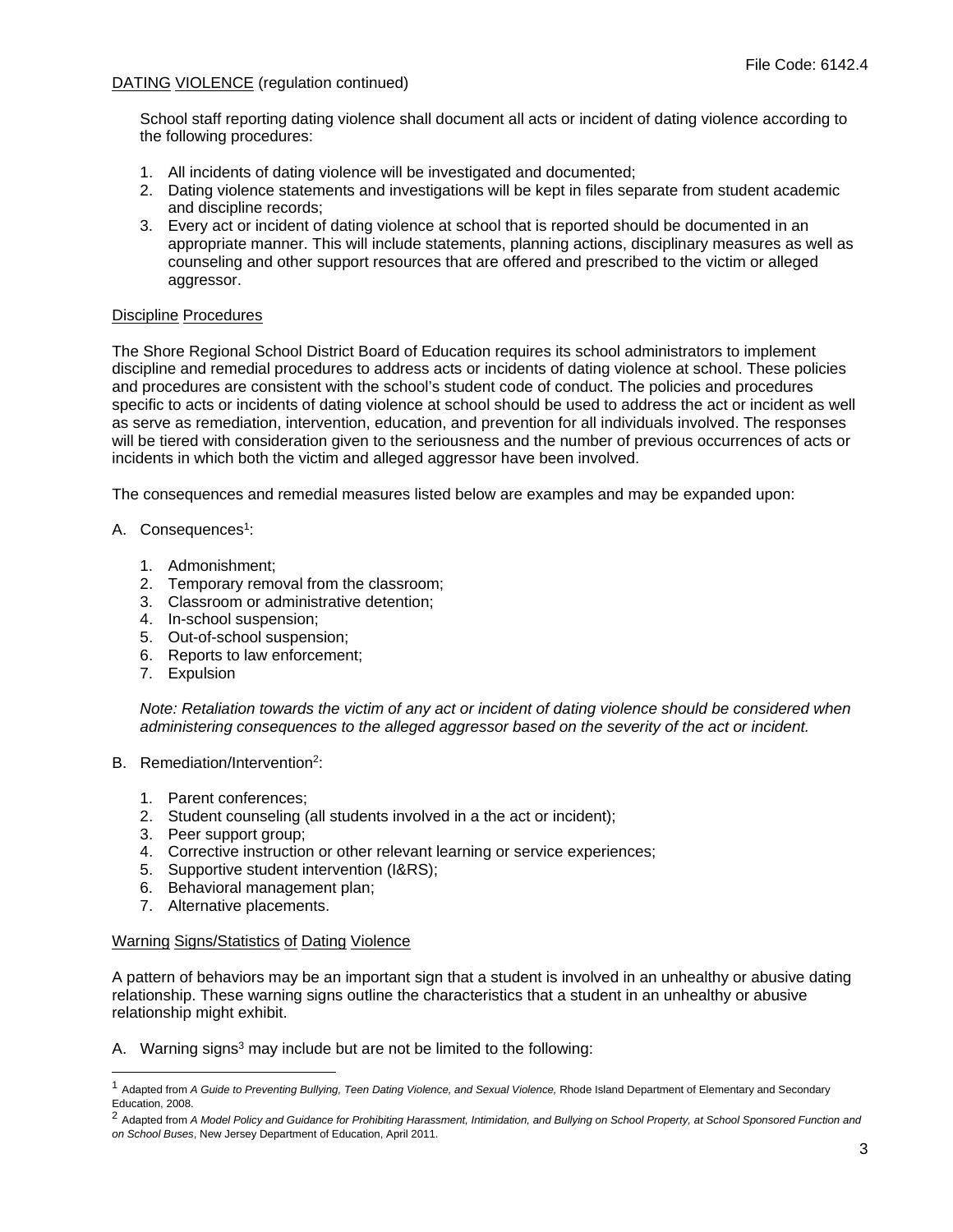- 1. Name calling and put downs Does one student in the relationship use name calling or putdowns to belittle or intimidate the other student?
- 2. Extreme jealousy Does one student in the relationship appear jealous when the other talks with peers?
- 3. Making excuses Does one student in the relationship make excuses for the other?
- 4. Canceling or changing plans Does one student cancel plans often, and at the last minute? Do the reasons make sense or sound untrue?
- 5. Monitoring Does one student call, text, or check up on the other student constantly? Does one student demand to know the other's whereabouts or plans?
- 6. Uncontrolled Anger Have you seen one of the students in the relationship lose his or her temper or throw and break things in anger?
- 7. Isolation Has one student in the relationship given up spending time with family and friends? Has the student stopped participating in activities that were once very important?
- 8. Dramatic Changes Has the student in the relationships appearance changed? Lost or gained weight? Does the student seem depressed?
- 9. Injuries Does the student in the relationship have unexplained injuries? Does the student give explanations that seem untrue?
- 10. Quick Progression Did the student's relationship get serious very quickly?

# B. Statistics:

- 1. Victims of alleged aggressors of teen dating violence are more likely to bring a weapon to school;<sup>4</sup>
- 2. Victims of teen dating violence have lower academic achievement and grades of D and  $F<sub>i</sub>5$
- 3. 5% of girls reported missing at least one day of school a month due to safety concerns;<sup>6</sup>
- 4. 43% of teen dating violence victims report that the dating violence experience occurred in a school building or on school grounds;<sup>7</sup>
- 5. 8.3% of the acts or incidents of dating violence that occurred at school was physical abuse.<sup>8</sup>

Many of these warning signs make a connection to one student in the relationship asserting control and power over the other. Recognizing one or more signs of teen dating violence plays an important role in shaping a policy to prevent, educate and intervene in acts or incidents of dating violence.

## Additional Information and Available Resources

The following agencies and resources are designed to assist students and their families in the prevention, education, and treatment regarding acts or incidents of dating violence.

## **Statewide**

New Jersey Domestic Violence Programs by County http://www.state.nj.us/dca/divisions/dow/resources/countyresourcesdv.html

New Jersey Coalition for Battered Women Programs and counseling for domestic and dating violence. 24 Hour Helpline: (800) 572-SAFE

Northern New Jersey

 <sup>3</sup> Adapted from *A Guide to Preventing Bullying, Teen Dating Violence, and Sexual Violence,* Rhode Island Department of Elementary and Secondary Education, 2008.

 $^4$  Office of the Attorney General, Crime and Violence Prevention Center, 2003-2004 California Student Survey, Brief 4.

 $5$  Ibid.

<sup>6</sup> Centers for Disease Control and Prevention, *Surveillance Summaries*, May 21, 2004, MMWS 2002:53 (No. SS-2).

<sup>7-8</sup> Christian Molidor, Richard V. Tolman, Gender and Contextual Factors in Adolescent Violence, Violence Against Women, Vol. 4, No. 2 (1998): 180-94.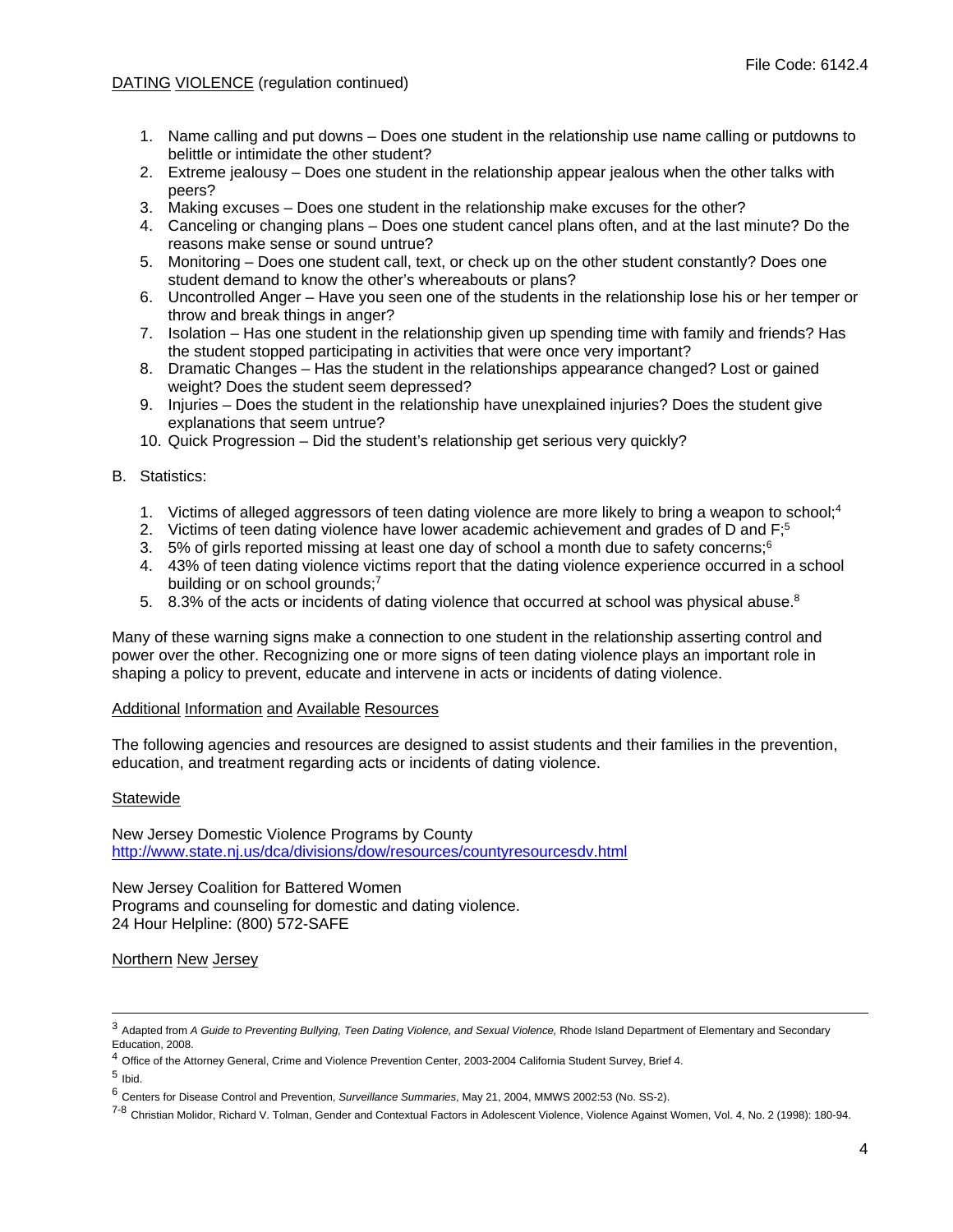## **Bergen County:**

Alternatives to Domestic Violence 24 Hour Hotline: (201) 336-7575

#### **Essex County:**

The Rachel Coalition c/o Jewish Family Service Responding to domestic violence 24 Hour Emergency Paging Service: (973) 740-1233 E-mail: Rachel@jfsmetrowest.org Web: www.rachelcoalition.org

#### **Morris County:**

Jersey Battered Women's Services, Inc. (JBWS) 24 Hour Hotline: (973) 267-4763 Fax: (973) 605-5898 Email: info@jbws.org Web: www.jbws.org

#### **Sussex County:**

Domestic Abuse Services, Inc. 24 hour Hotline: (973) 875-1211 Email: info@dasi.org Web: www.dasi.org

#### **Warren County:**

Domestic Abuse and Sexual Assault Crisis Center (DASACC) 24 Hour Hotline: (908) 453-4181 Toll free: (866) 6BE-SAFE [623-7233] Web: www.besafenj.org/

Central New Jersey

## **Mercer County:**

Womanspace, Inc. 24 Hour Hotline: (609) 394-9000 State Hotline: (800) 572-SAFE [7233] Email: pmh@womanspace.org Web: www.womanspace.org

## **Middlesex County:**

Women Aware, Inc. 24 Hour Hotline: (732) 249-4504 Email: womenaware@aol.com Web: www.womenaware.net

## **Monmouth County:**

180 Turning Lives Around Domestic violence and sexual assault agency 24 Hour Hotline: (732) 264-4111 Toll free: 1-888-THE-WCMC [843-9262] Email: info@180nj.org Web: www.180nj.org

## **Ocean County:**